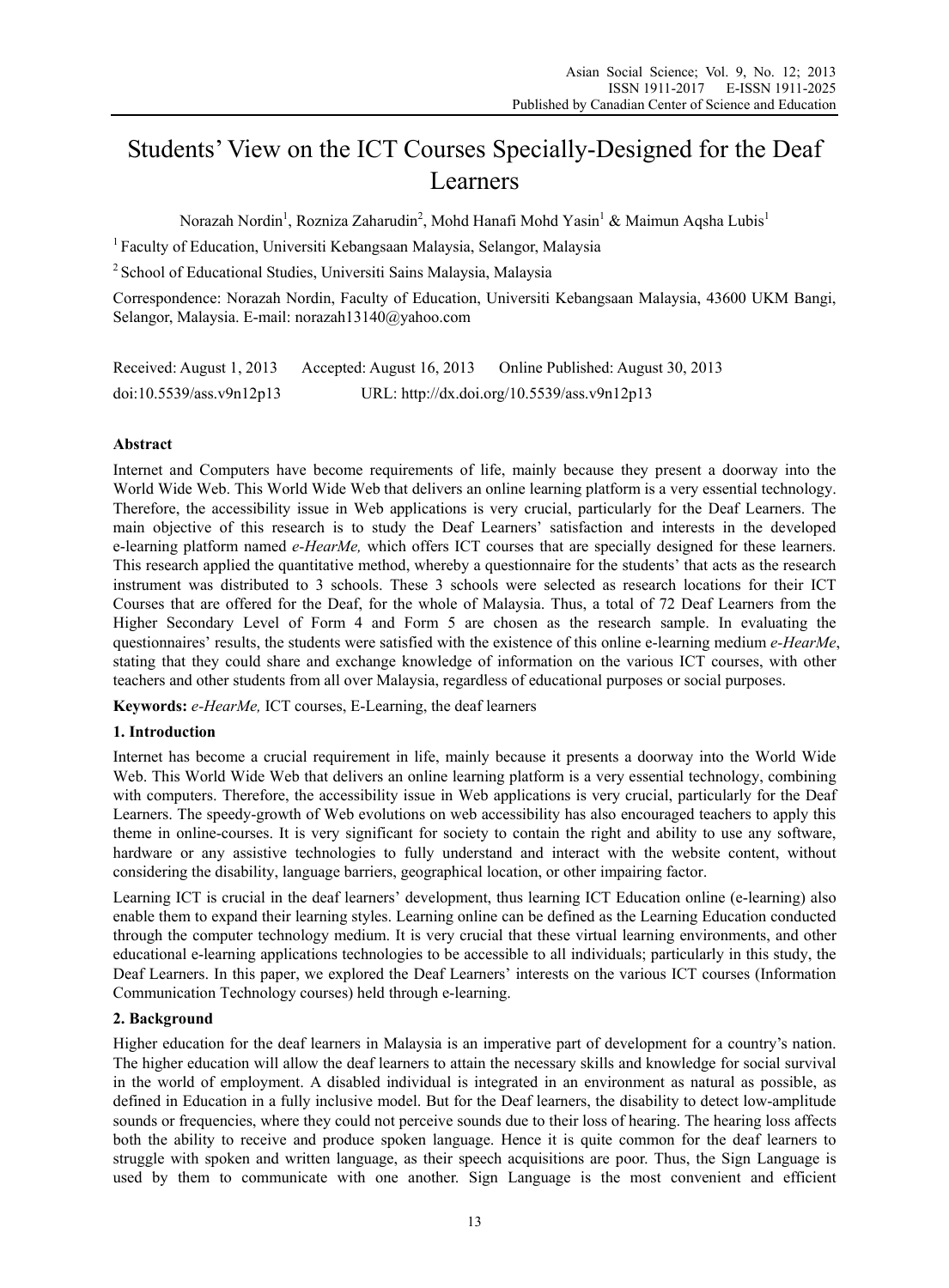communication tool for the deaf learners. In higher education universities, many faculties provide the students and staff with interpreters who are fluent in both signing and speech, for the deaf learners.

In Malaysia, ICT Education has become a more and more popular major in higher education, for all types of individuals, regardless the normal individuals or the disabled individuals. Courses like Multimedia, Computer Graphics, Web-Design and 3D-Animation are the examples. Academicians teaching ICT courses must ensure that the disable individuals have full access to computer tools and applications. Moreover, with the current trend towards teaching Graphical User Interfaces (GUI), this must suit the Deaf Learners as well. The continuous computer development has made ICT technology becomes progressively more crucial in education. The Computing Education field offers high-paying challenging careers which are more accessible for the deaf learners. Computing careers are potentially offered to deaf learners because of its advancements in assistive technology that offer access to computers. Moreover, ICT provides more opportunities for the deaf learners in Malaysia, since most jobs were opened via the ICT industry. With computers, many career opportunities are open for the deaf learners. There is a wide acknowledgment that computing innovation requires a diverse workforce, such as systems designers, software developers, technology teachers, information systems analysts, computing faculty, and other professionals.

ICT courses are crucial for the deaf learners. The use of sign language to teach the deaf learners are needed and the interpreters could be available in the classroom too. There are many supported visual media aids like graphics, tables and charts that can be used in computer education for the deaf learners, as they have to depend more on their vision, due to their loss of hearing. Additionally, in the operating software system, the visual display is vital for the deaf learners, as only the visual displays can help the deaf learners to understand a particular task. Computer education is suitable for the deaf learners, as computers are deaf-friendly, and very much adaptable to the deaf learners. Due to their visual concentration, most deaf learners are skilled in drawing and designing graphics, hence they excel well in fields like Web Design, Visual Arts and Graphics Animation. This perspective is suitable for the deaf learners as it studies how they interact with the computer to access the learning materials online.

## **3. Research Methodology**

This study had used the questionnaire, mainly to collect a huge amount of data from students, with the objective to seek their satisfaction and feedback (towards the developed e-learning *e-HearMe*), to understand the relationship among the students with the computers usage and most importantly, to explore the level of interest of these students in the designed ICT courses, mainly the Computer Graphics course (via the e-learning platform, *e-HearMe).* With this questionnaire, feedback from the Hearing-Impaired Individuals was gathered.

This study was carried out in 3 research locations, which are Terengganu, Negeri Sembilan and Johore. These 3 research locations were chosen from the whole of Malaysia, as they are the higher secondary schools of Form 4 and Form 5 that offer Computer Graphics course to the deaf learners. Hence, these 3 schools are selected as the location of data collection.

### *3.1 Research Sample and Data Collection*

The research sample participated in this study were the Deaf Learners of Form 4 and Form 5, and the respondents were divided into two groups, which were form 4 students, and the form 5 students. Both groups have enrolled in the Computer Graphics class.

For the Data Collection Method, 3 schools were selected from the whole of Malaysia, which executes the Hearing-Impaired Education Program (offering Computer Graphics Course). Researcher started the research from Kuala Terengganu, then headed to Negeri Sembilan, and ended with Johore. All data collection methods are done on weekdays, and it took several months to complete the whole process. It will take several days for the students to complete the questionnaires. For the 'e-HearMe' e-learning portal Intervention sessions, the lessons are carried out in accordance to the class time-table, when the Computer Graphics subject is being taught for a particular session. The duration of this course approximately took around two weeks for each school; hence altogether 6 weeks were taken to complete all 3 schools. The face-to-face learning approach was taken place in carrying out the lessons in the schools, whereby the students tries out the E-Learning portal

### *3.2 Research Instrument*

For this study, the instrument used was a set of questionnaire, consisting two techniques which are the fixed scaling response (set by the researcher based on the study reading), and the open-ended questions. The Open-ended questions give the students (as respondents) a wider space to justify their opinions freely. The questions set in the questionnaires are simple and that do not have many words other than the intended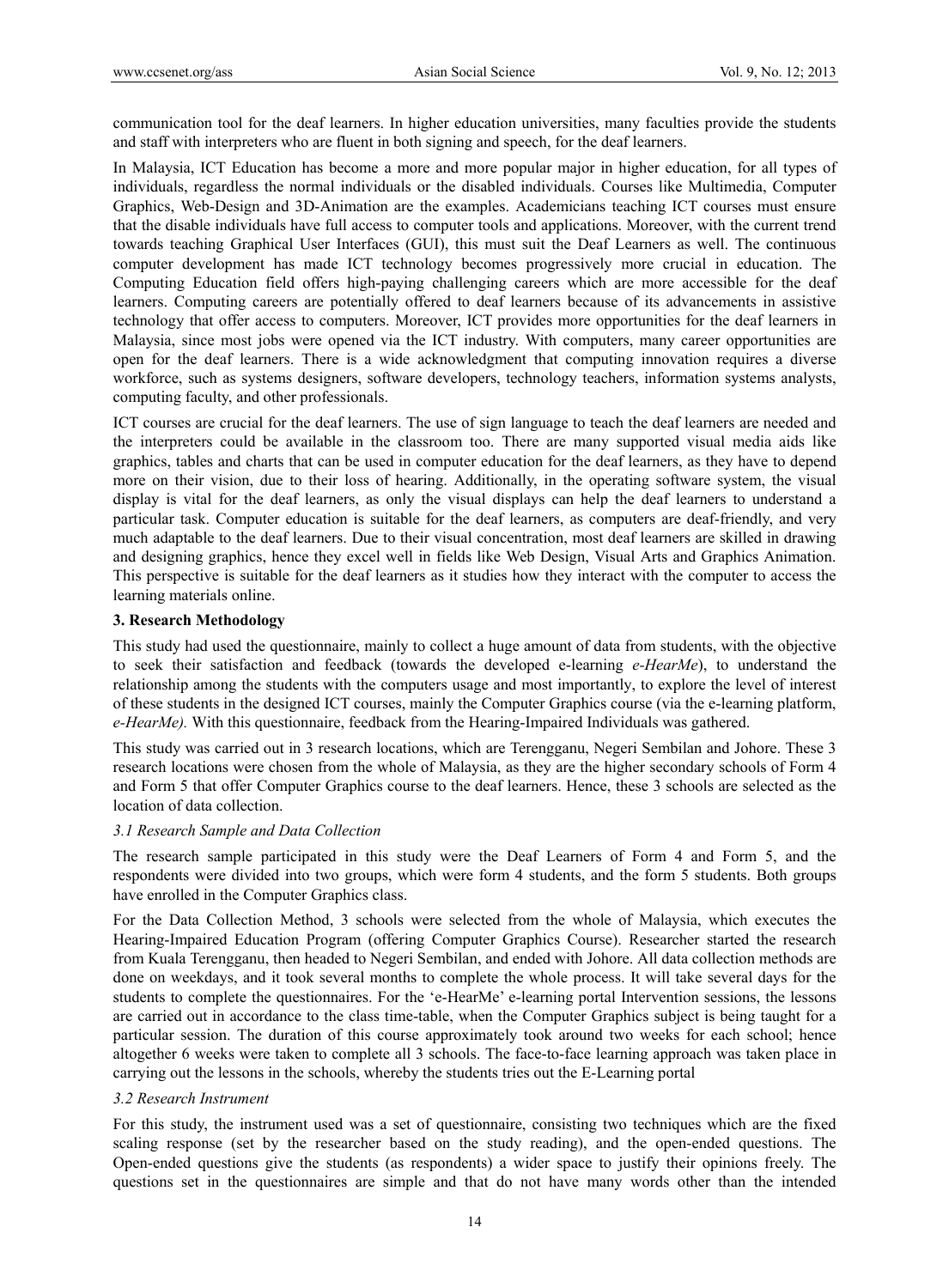explanation needed.

This questionnaire was a follow-up from the earlier research conducted [14-19], to seek feedback as a result of the E-Learning Portal that has been developed. This questionnaire mainly seeks to explore on the levels of knowledge, use, satisfaction, and most importantly the interests of the Hearing-Impaired students, towards the Computer Graphics course. The aspects of these questionnaires were analyzed in accordance with the problem stated earlier. Simultaneously this questionnaire also focused on helping us in improving and upgrading the existing content of the Computer Graphics Course that was already offered in some selected schools for the Hearing-Impaired Education Program.

There are 6 parts embedded in the questionnaire which are; Background information on the students (part I), General information on Computers (part II), Interface and Multimedia Criteria of the Portal (part III), Information Content (part IV), Computer Graphics Course (part V), and the Opinions/Suggestions (part VI).

Part I consists of the demographic data like sex, age, race, form, state, name of school, and favourite course in school. Part II to Part V are questions that are in statements forms, based on the Likert Scaling Scores Values, which respondents had circled (1-5) for each item provided. The 5 answers to these questions are based on the respondents' knowledge, experiences and feelings; which are; 1 (if respondents strongly disagree), 2 (if respondents disagree), 3 (if respondents are not sure), 4 (if respondents agree) and 5 (if respondents strongly agree). Only at the last part, which is Part VI, is the open-ended questions whereby respondents can state their own answers freely.

## **4. Findings**

A total of 72 Deaf Learners participated in this study, consisting of 25 male students (34.72%), and 47 were female students (65.28%). The number of students in this study was from Form 4 which are 30 (41.6%), and Form 5 which were 42 (58.4%) respectively. For the race category, 45 students (62.5%) were Malay respondents, 25 students (34.72%) were Chinese respondents, and 2 students (2.78%) were Indian respondents. For the state category, 38 students (52.8%) were respondents from Johore, 14 students (19.4%) were respondents from Terengganu, and 20 students (27.8%) were respondents from Negeri Sembilan.

Table 1 clearly shows that almost 85% of the students understood how to use the E-Learning portal shown to them, as meaningful information can easily be understood in the Portal *E-HearMe*, which is related to the Hearing-Impairment. On the question whether The Portal E-HearMe was satisfying, in the sense whether it does provide information fulfilling the requirements and criteria for the Hearing-Impaired students, from the 72 respondents who are involved answering this questionnaire, 60 respondents answered Strongly Agree (83.3%), 8 respondents answered Unsure (11.1%), and another 4 respondents answered Disagree (5.6%). The students claim that the Portal was easy to understand and obtaining information was straightforward.

|               |       | <b>Strongly Agree</b> | Agree | Unsure | <b>Disagree</b> | <b>Strongly Disagree</b> | <b>Total</b> |
|---------------|-------|-----------------------|-------|--------|-----------------|--------------------------|--------------|
|               | Valid | 60                    |       |        |                 |                          | Ħ۹           |
| $\frac{0}{0}$ |       |                       |       |        |                 |                          | 100          |

Table 1. The information content of portal '*e-HearMe*'

Based on the 72 students who are involved answering this questionnaire, 70 respondents answered Agree (97.2%), nobody answered Unsure, and another 2 respondents answered Disagree (2.8%), on the question of whether the Computer Graphics learning materials provided in The E-Learning *e-HearMe*was easy to understand. This shows that around 97% of the students had no problem with understanding the embedded learning materials, compared to the other 3% who disagreed, as they claimed to have stumbled upon some problems. This is shown in Table 2. The students claim that having the Computer Graphics learning materials via e-learning has made it easier for them to access and obtain. They agreed on the necessity to have these learning materials of computer graphics to be available online, as it can be accessible anytime, anywhere.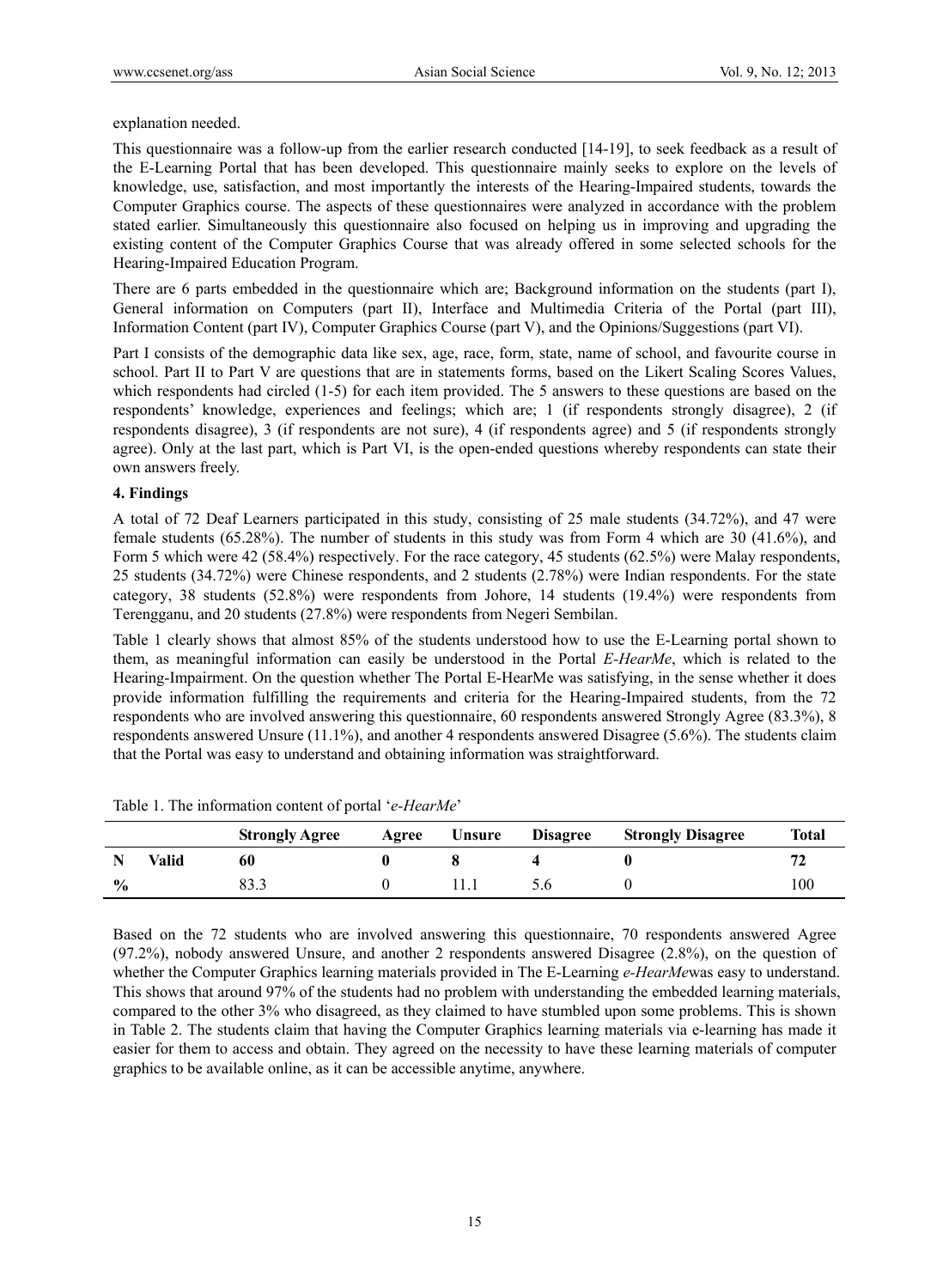|               |              | <b>Strongly Agree</b> | Agree | <b>Unsure</b> | <b>Disagree</b> | <b>Strongly Disagree</b> | <b>Total</b> |
|---------------|--------------|-----------------------|-------|---------------|-----------------|--------------------------|--------------|
|               | <b>Valid</b> | 70                    |       |               |                 |                          |              |
| $\frac{0}{0}$ |              |                       |       |               |                 |                          | 100          |

Table 2. Computer graphics learning materials was easy to understand

Table 3 shows the category of Interface Criteria, on the question whether the E-Learning Portal *E-HearMe* was user-friendly, in the sense whether it does provide an easy understandable navigation and links, fulfilling the requirements and criteria for the Hearing-Impaired students vision'; all students answered Agree (100%), claiming that this eases the Hearing-Impaired Students' to be interested in the E-Learning Portal *E-HearMe*, as the Portal is not complicated, and the limited-yet-concise menu were compatible with the Hearing-Impaired needs, and it was not confusing. Again, although this brings a total of 100%, however some suggestions were raised, like they wish to see more colourful images to be inserted into the E-Learning Portal *E-HearMe*, so that it could be much more attractive for the Hearing-Impaired. However, due the limitations of using Moodle, users can only chose a specific template design, hence the ability to design the layout of the E-Learning Portal *E-HearMe* is hindered. This category of 'Interface (User-Friendliness)' is clearly shown in Table 3.

Table 3. The interface criteria of the *'e-HearMe'*

|                |       | <b>Strongly Agree</b> | Agree | Unsure | <b>Disagree</b> | <b>Strongly Disagree</b> | <b>Total</b> |
|----------------|-------|-----------------------|-------|--------|-----------------|--------------------------|--------------|
|                | Valid | 60                    |       |        |                 |                          |              |
| $\frac{6}{10}$ |       |                       |       |        |                 |                          | 100          |

Table 4 shows the category of Multimedia Elements, on the question whether the E-Learning Portal E-HearMe was fully embedded with the multimedia elements of colours, texts, images, videos, (no audios required), assisting the understanding of the Hearing-Impaired students; all students answered Agree (100%), claiming that this eases the Hearing-Impaired Students to be interested in the E-Learning Portal E-HearMe, as the Portal does catches the vision of the Hearing-Impaired. However, the same suggestions as shown in Table 3 were raised.

|               |       | <b>Strongly Agree</b> | Agree | Unsure | <b>Disagree</b> | <b>Strongly Disagree</b> | <b>Total</b> |
|---------------|-------|-----------------------|-------|--------|-----------------|--------------------------|--------------|
|               | Valid | 55                    |       |        |                 |                          |              |
| $\frac{0}{0}$ |       | 76.4                  | 23.6  |        |                 |                          | 100          |

Table 4. The multimedia elements of the *'e-HearMe'*

In Table 5, for the questionnaires on the students' understanding whether the Computer Graphics Notes (with more visual graphical images) provided were able to increase their performance in the selected course, majority of the answers were 'Strongly Agree' and 'Agree'. This can be seen in Table 5:

Table 5. Computer graphics learning materials (with more visual graphical images) does increase students performance in understanding

|               |       | <b>Strongly Agree</b> | Agree | Unsure | <b>Disagree</b> | <b>Strongly Disagree</b> | <b>Total</b> |
|---------------|-------|-----------------------|-------|--------|-----------------|--------------------------|--------------|
|               | Valid |                       |       |        |                 |                          |              |
| $\frac{0}{0}$ |       |                       | 16.7  |        |                 |                          | l 00         |

#### **5. Discussion**

The Hearing-Impaired Students studying the 'Computer Graphics' course from the Higher Level Secondary School (Form 4 and Form 5) raised their opinions. From the findings mentioned earlier, it is proven that the Hearing-Impaired Individuals are strongly interested in the Computer Graphics course, since they were really excited in exploring *E-HearMe*, going through the learning materials online, and trying out the exercises given.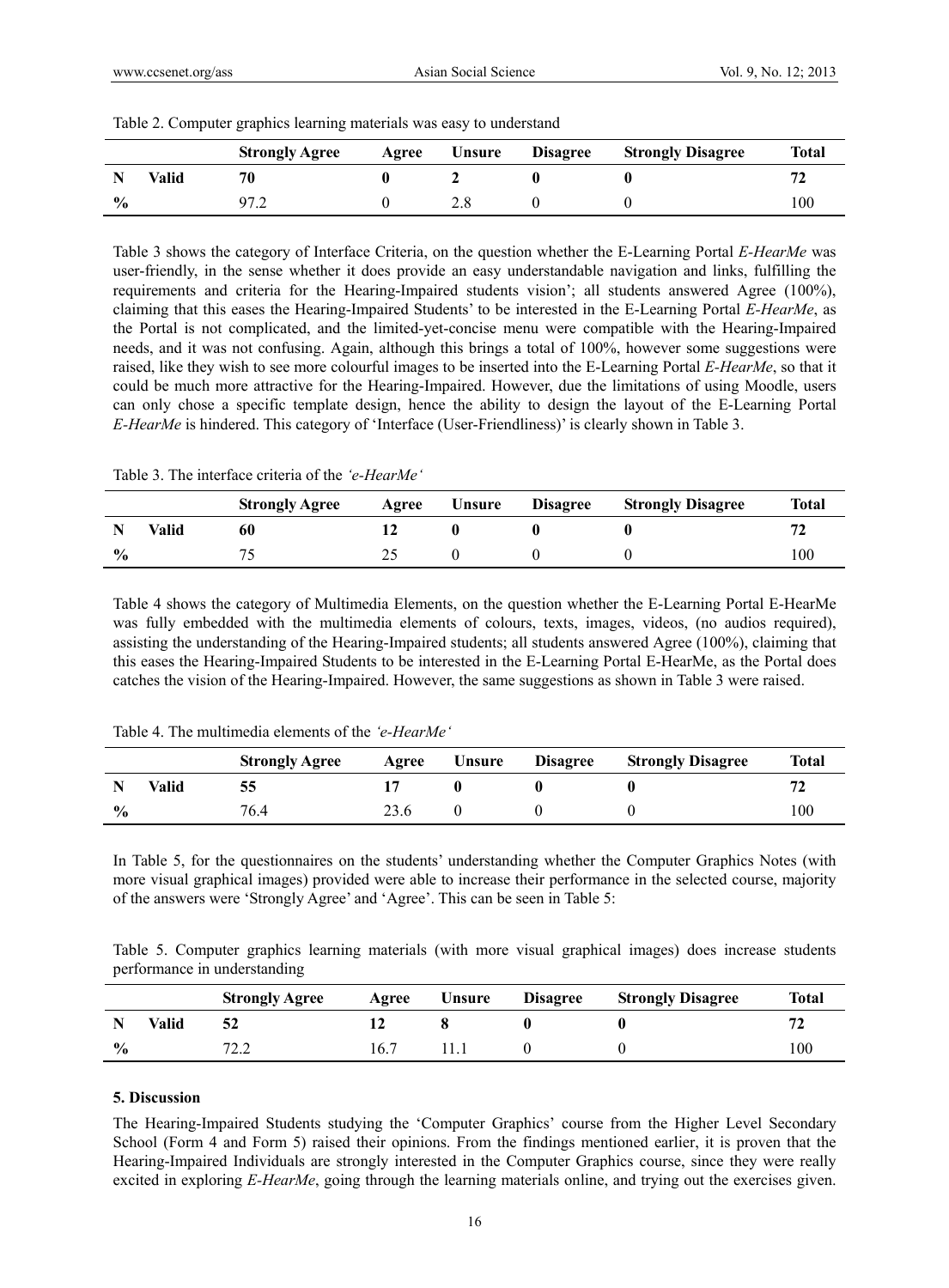It was rather a challenge for them going through this process by themselves, without the teachers' supervision (as it is online-learning), however when being asked, the Hearing-Impaired Students really enjoyed the embedded Computer Graphics course in the *e-HearMe* e-learning portal. They claimed the courses had contained more graphical elements compared to the black and white lengthy-sentences graphic-less learning materials handed to them in the traditional class [10].

Hence, the connection between the results of their interest in learning Computer Graphics, and their disability to hear; does motivate an approach to offer Graphics courses that could focus more on their vision. In other words, courses which catch their vision more, having attractive images are a great factor for these Hearing-Impaired students.

Relating to a research by Zawolkow [11], the study shows that students learning through computer-assisted instruction learn more effectively with computer aid, than without it. In contrast to textbooks, which are restricted to static graphics, e-learning modules can use animated and interactive graphics for visualizing purposes, as it is vital for understanding the material offered online.

To be exact, when being asked whether do they enjoy having this Computer Graphics course offered Online (via *E-HearMe* E-Learning Portal), their answers were optimistic, giving average responses they are able to learn these courses Online, anytime and anywhere. The most important aspect they highlighted was; they are able to learn the courses at their own pace. The Learning materials do help them to self-study, and try the exercises at any given time, and this is quite challenging for them.

In contrast, some answers given were respondents pessimistically. For instance, due to the lack of understanding on the lengthy word; they dread the thought of unable to follow the learning materials online. Some of the respondents gave explanation that they are very much interested in this Computer Graphics course, however if it is online, they see it as a big challenge that they can't understand as easy as they do in class, as the teachers are unavailable to interpret the sign-language to them. This problem does not only affect the students' understanding, but it also affects the whole idea of learning this course by themselves, without any supervision from the teachers. Hence, it de-motivates them to continue.

To support this, Bueno 2007 also did a research on Content Adaptation for the Deaf, where reading comprehension was a problem for the Deaf [12]. They proposed to solve the problems that Hearing-Impaired students faced when reading a text (printed, downloaded from an e-learning site), and a study on their needs when studying an e-learning course. Hence the teachers see this as an issue if the students are not able to understand the content.

Since there were only three schools that offer Computer Graphics Course in their school, when being asked their view on having this course online via E-Learning Portal E-HearMe, so that the course can be shared with other Hearing-Impaired students (schools that do not offer the Computer Graphics course), the respondents showed very high positive support. They give reasons like it gives opportunities for other non-ICT schools to learn these ICT courses (online), since they were not given a chance to learn them in school. High demands to have this course available online (via E-Learning), was resulted in positive form, to help the students with tutorials, etc. They were very positively determined to learn them virtually.

Relating to a research mentioned, Drigas (2004) alleged that the Hearing-Impaired Individuals deserve equal rights for their access and real attendance in the professional training. This was claim in a paper presenting the creation of a distance and life-long training Environment for the Hearing-Impaired Individuals in the e-commerce and new technologies sector via e-learning tools [13]. With this e-learning passage, these individuals can enter the new professional fields via their training with specialized knowledge in the use of the continuously developing technology sectors of e-learning and electronic Trade, also known as e-commerce.

## **6. Conclusion**

In conclusion, the evaluation results from the Students' Perspective showed that most students were satisfied with the Computer Graphics Course embedded in the *E-HearMe* E-Learning Portal. Having ICT courses online (E-Learning), really helped them to learn the courses at their own pace, as they could accessed it online, anytime, anywhere. This is benefit for the schools that do not have ICT courses offered to them at all, as now they are able to learn this course online. Based on the problem statement earlier, since some students do wish to have the Computer Graphics course taught in their schools, now they can learn them via this E-Learning Portal *E-HearMe.* 

An equal learning should exist for all the hearing-impaired students, in Malaysia, as this will give opportunities for the hearing-impaired individuals to enable them master the computer proficiency too; and simultaneously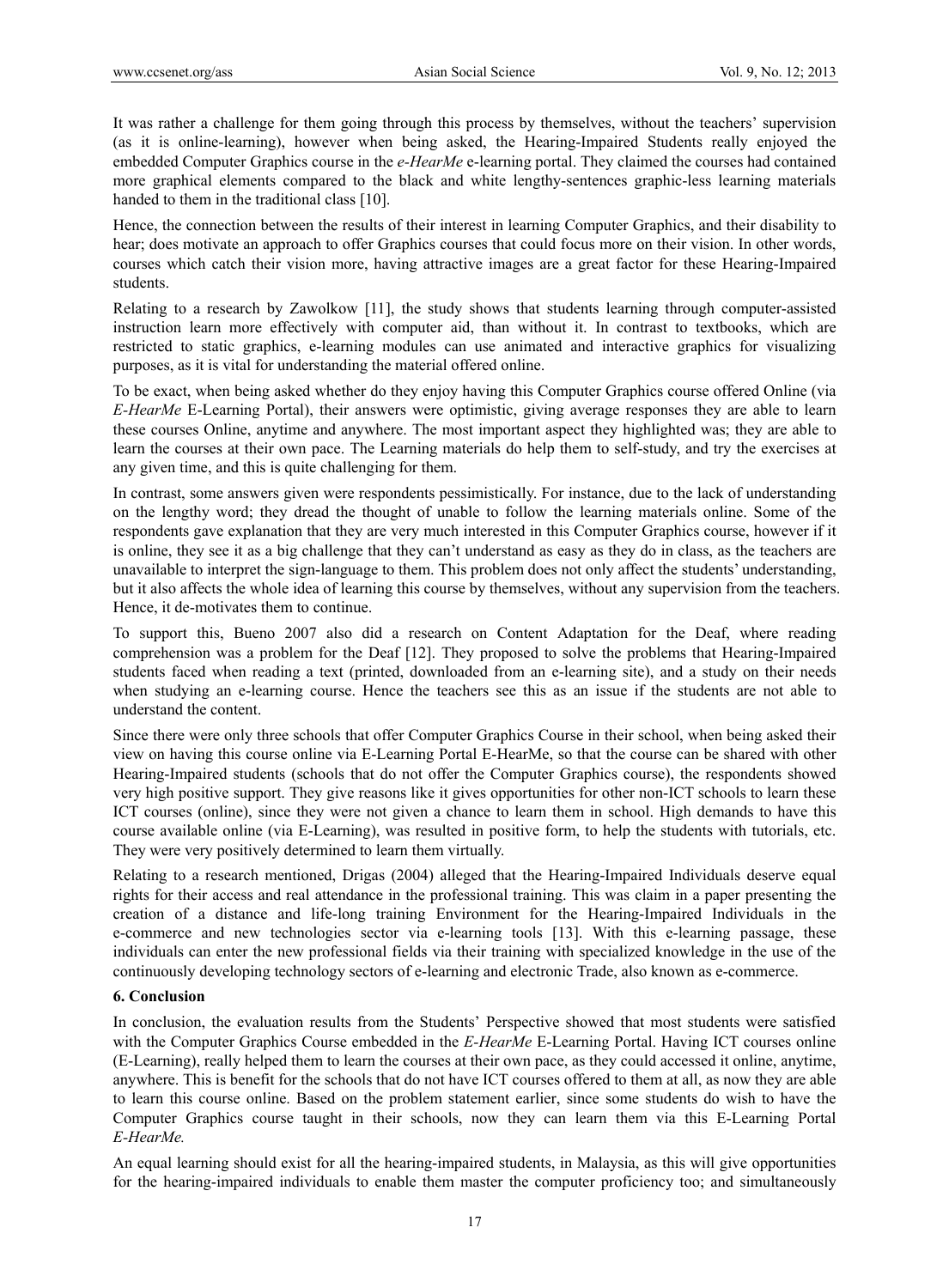develop each potential. ICT Courses should not be divided unfairly to only certain schools, and not for the entire community of The Hearing-Impaired, as this will only affect the confidence and faith of other hearing-impaired students that were not exposed to the ICT Education.

From the discussion gathered from the questionnaires conducted, many opinions were raised individually from the respondents. With regards to the ICT Education, computer courses were a demanding major and learning them online via E-Learning Portal E-HearMe was resulted in a positive form [14-19].

#### **References**

- Bailey, C., & Chambers, J. (1996). Interactive learning and technology in the US science and mathematics reform movement. *British Journal of Educational Technology, 27*(2), 123-133. http://dx.doi.org/10.1111/j.1467-8535.1996.tb00719.x
- Beil, D. H., & Panko, J. W. (1997). Educational Opportunities for the Deaf in Data Processing at Rochester Institute of Technology.
- Boettcher, J., & Conrad, R. M. (2004). Faculty Guide for Moving Teaching and Learning to the Web. *League for Innovation in the Community College, Laguna Hills, CA,* 2004.
- Bolliger, D. U., & Wasilik, O. (2009).Factors influencing faculty satisfaction with online teaching and learning in higher education. *Distance Education, 30*(1), 103-116. http://dx.doi.org/10.1080/01587910902845949
- Bueno, F. J., Fernándezdel Castillo, J. R., Garcia, S., & Borrego, R. (2007, June). E-learning content adaptation for deaf students. *SIGCSE Bull, 39*(3), 271-275. http://dx.doi.org/10.1145/1269900.1268862
- Burgstahler, S., & Ladner, R. (2006, June). An alliance to increase the participation of individuals with disabilities in computing careers. *SIGACCESS Access. Comput. 85*, 3-9. http://dx.doi.org/10.1145/1166118.1166119
- Drigas, A. S., & Kouremenos, D. (2005). An e-Learning Management System for the Deaf people. *WSEAS Transaction on Advances in Engineering Education, 1*(2), 20-24.
- Mahshie, J. J., Vari-Alquist, D., Waddy-Smith, B., & Bernstein, L. E. (1988). Speech Training aids for hearingimpaired individuals: III. Preliminary observations in the clinic and children's homes. *Journal of Rehabilitation Research and Development, 25*(4), 69-82.
- Morrison, G. S. (2004). The Early Childhood Education Today, Pearson, NJ, USA, 2004.
- Murakami, H., Minagawa, H., Nishioka, T., & Shimizu, Y., (2002). Computer education and assistive equipment for hearing impaired people. *TCT Education of Disabilities, 1*(1).
- Sierkowski, B. (2002). Achieving Web Accessibility. On SIGUCCS '02: Proceedings of 30<sup>th</sup> ACM SIGUCCS conference on User services, pages 288-291. ACM Press, 2002. http://dx.doi.org/10.1145/588646.588725
- Vanderheiden, G. C. (1997). Design for people with functional limitations resulting from disability, aging, or circumstance. In G. Salvendy (Ed.), *Handbook of Human Factors and Ergonomics* (2nd ed.). Purdue University. John Wiley and Sons, New York.
- Zaharudin, R., Nordin, N., & M.Yassin, M. H. (2011a). Online ICT-Courses Integrated For The Hearing-Impaired Individuals' Education: A Preliminary Study from the Teachers' Perception. The World Scientific and Engineering Academy and Society (WSEAS) Conference, Penang, Malaysia, 3-5 Oct 2011.
- Zaharudin, R., Nordin, N., & M.Yassin, M. H. (2011b). Online ICT-Courses Integrated For The Hearing-Impaired Individuals' Education: A Preliminary Study from the Students' Perception. International Conference on Informatics Engineering and Information Science (ICIEIS), Kuala Lumpur, Malaysia, 14-16 Oct 2011.
- Zaharudin, R., Nordin, N., & M.Yassin, M. H. (2011c). The Demand of ICT-Courses (via E-Learning) for The Deaf Learners. International Conference on LifeLong Learning (ICLLL), Kuala Lumpur, Malaysia, 14-16 Oct 2011.
- Zaharudin, R., Nordin, N., & M.Yassin, M. H. (2011d). Investigating Teachers' View on ICT-Education (Online-Learning) for the Deaf Students. International Conference on Education and Technology (ICET), Selangor, Malaysia, 6-8 Dec 2011.
- Zaharudin, R., Nordin, N., & M.Yassin, M. H. (2011e). Exploring Teachers' Insight on ICT Education via E-Learning for the Deaf Learners. The World Scientific and Engineering Academy and Society (WSEAS) Conference, Jakarta, Indonesia, 1-3 Dec 2011.